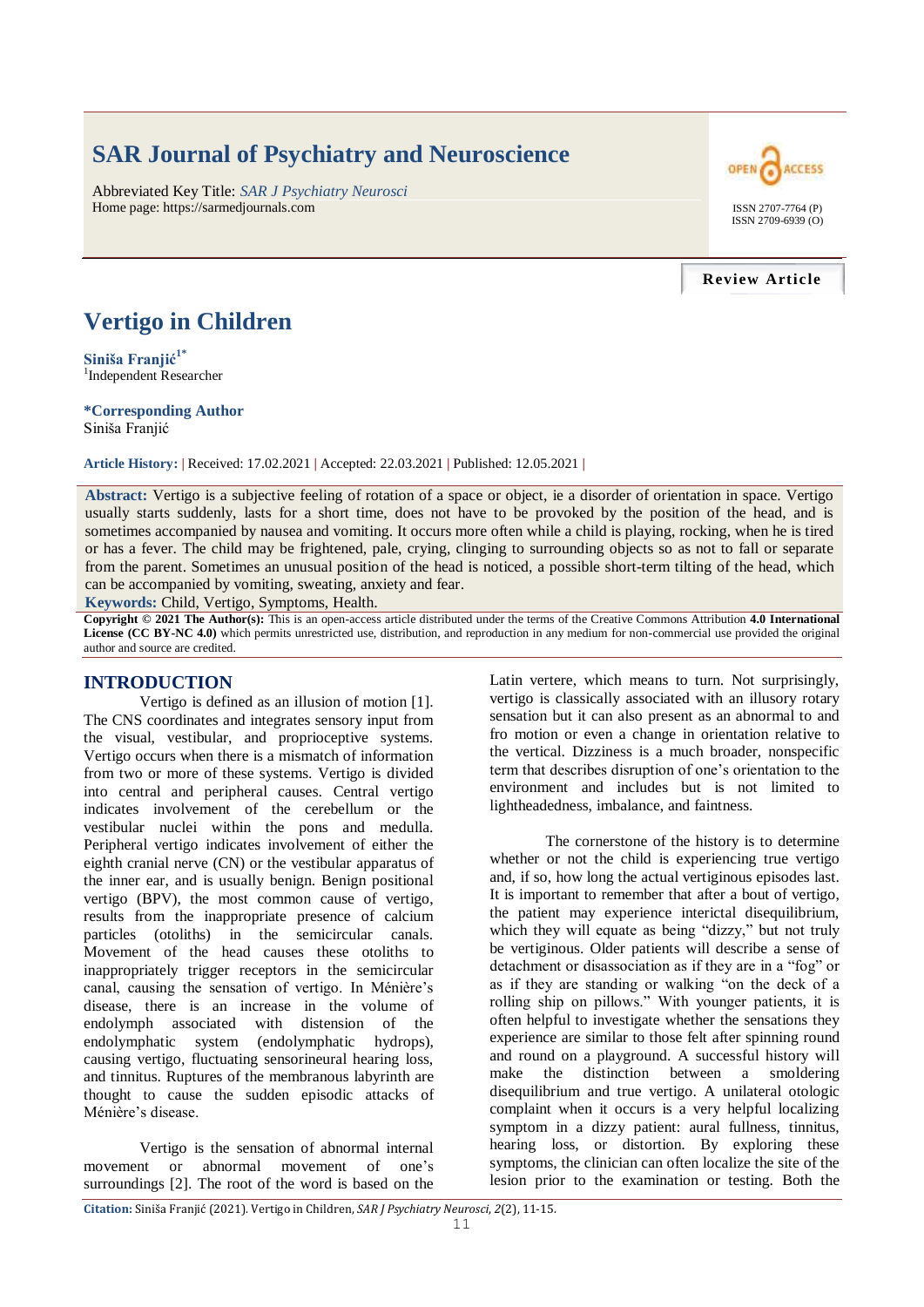presence as well as the duration of vertigo are critical to being able to formulate an accurate diagnosis.

True vertigo, the perception that the environment is rotating relative to the patient or that the patient is rotating relative to the environment, arises in the peripheral or central vestibular system [3]. It can be immensely disturbing, even frightening, to patients and their families. Preverbal children, unable to articulate the sensation, may merely be irritable, vomit, and prefer to lie still. Older children and adults may have difficulty describing the sensation.

True vertigo arises from a disturbance in either the peripheral or central components of the vestibular system. The two peripheral sensory organs of the system (together known as the labyrinth) are the semicircular canals (stimulated by rotary motion of the head) and the vestibule (stimulated by gravity). Both organs lie near the cochlea within the petrous portion of the temporal bone. The proximity of the vestibular and cochlear apparatus explains the frequent association of vertigo with hearing impairment.

#### **Normal Growth**

In this growing age of managed care and required medical referrals, it is increasingly likely that children and adolescents will present to primary care settings with concerns related to developmental delay in one or more of their developmental domains as well as general medical issues that may have implications for adaptive functioning [4]. While schools must provide assessment of youth with neurodevelopmental disabilities (as early as age 3 years), the schools have strict guidelines for implementing an Individual Education Plan (IEP). The process usually cannot be completed in a timely manner or the school is unable to provide the type of assessment required (i.e., intellectual, neurodevelopmental, neuropsychological, behavioral, and psychosocial) to address the medical referral question. Youth identified early in life with developmental risks or concerns are often referred to early intervention programs (varying in title by state) to monitor, track, and ensure engagement with appropriate services prior to the time that public educational settings would take over. It may even be the case that youth across the age span with various medical conditions (e.g., head injury, spina bifida, cerebral palsy, diabetes, metabolic conditions, chronic illness, physical disabilities, and brain tumors) are often referred for psychological assessment via primary or specialty care, long before the academic process is involved. Youth who have non-specific delays combined with average to above average intellectual function are often able to adapt to their environments well enough to mitigate significant maturational, academic, social, or emotional deficits until they reach situations that require higher order functioning (e.g., fourth grade academic demands, entering middle school or high school). In order to better understand the

concept of assessment, a discussion related to "normal" neurodevelopment or "normal" development will be helpful.

Neurodevelopment in a broad sense refers to the growth and maturation of the nervous system, as well as sensory and perceptual abilities of the child. Normal growth and development is characterized by individual variations in the rate of progression and achievement of milestones and the sequential nature of this progression. Although largely determined by genetic factors, environmental factors (such as opportunity, nutrition, and social context) also play a significant role in overall development of a child or adolescent. Capute noted that motor milestones are mostly influenced by maturation of the neurological system; on the other hand, social and adaptive skills are influenced largely by environmental factors, such as social expectations, education, and training. The term neurodevelopment encompasses various domains which can be broadly categorized as physical or somatic, neurological, sensory-perceptual, cognitive, and psychosocial or emotional.

#### **Head Injury**

Head injury may cause not only cochlear damage with deafness and its associated symptom of tinnitus but may also disturb the vestibular labyrinth causing dizziness [5]. Dizziness is a common symptom after a head injury and may be caused either by damage to the inner ear or to the brain itself; it may occur without skull fracture. However, if the petrous temporal bone is fractured transversely there is likely to be severe inner ear damage and as well as the hearing loss there will be severe prostrating vertigo. This may last many days to several weeks, gradually improving with time. In the younger patient, the recovery is more rapid than in the elderly and someone over the age of 60 years may never completely recover, remaining persistently unsteady especially on sudden movement.

The symptom of positional vertigo may develop after a head injury - placing the head in certain positions usually when lying on one or other side when certain criteria appertaining to the vertigo and its associated physical signs of positional nystagmus are present the diagnosis of benign paroxysmal positional vertigo may confidently be made and a reassuring prognosis given. The condition is usually self-limiting within a period of 1-2 years. Finally, delayed onset vertigo with a Meniere's-like disorder can occur years after certain temporal bone fractures and post-traumatic vertigo can also be caused by a perilymph leak. Thus a number of mechanisms occur causing post-head injury dizziness.

Head injuries, a blow to the ear canal, sudden impact with water, blast injuries, or the insertion of pointed objects into the ear canal can lead to perforation of the TM, ossicular chain disruption, facial nerve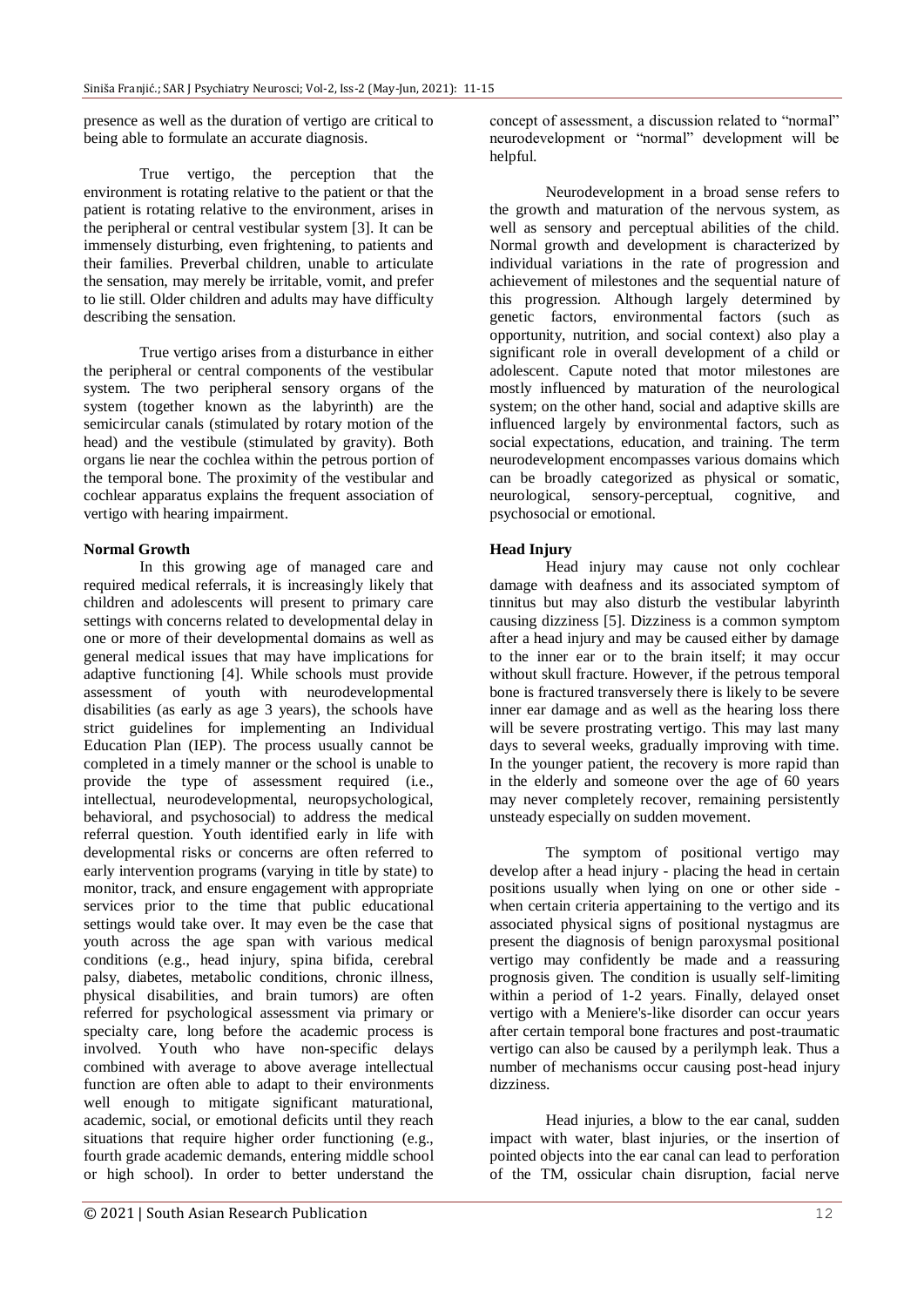injury, hearing loss, vertigo, and hematoma of the middle ear [6].

If there is facial paralysis, severe vertigo or subjective hearing loss after ear trauma, urgent otolaryngology consultation is warranted. Middle ear trauma can lead to a perilymphatic fistula which is a breach of the inner ear that causes sensorineural (nerve) hearing loss and vertigo. This hearing loss can be prevented or reversed with emergent surgery. Facial nerve injury in the setting of middle ear trauma also often needs to be addressed with emergent surgical exploration. Other sequelae of middle ear trauma may be treated with observation. Blood collecting in the middle ear space may cause a conductive hearing loss that will resolve with time. Antibiotics are not necessary unless signs of infection appear. The patient needs to be followed with audiometry or by an otolaryngologist until hearing has returned to normal, which is expected within 6–8 weeks. If the conductive hearing loss does not resolve, there may be injuries to the ossicular chain. A CT scan may be needed to evaluate the middle ear structures in this case.

#### **Symptoms** [7]

- Room spinning
- Onset during sudden upright posture
- Ringing in the ears
- Vomiting, unsteady gait, or loss of balance
- Recent head trauma
- Hearing loss
- Weakness, diplopia, or dysarthria
- Acuity:
- $\triangleright$  Central lesion: usually acute
- ➣ Peripheral lesion: usually insidious onset

Diagnosis [7]

- Nystagmus of peripheral origin:
- ➣ Cerumen or foreign body in ear canal
- $\geq$  Otitis media/labyrinthitis
- ➣ Cholesteatoma
- ➣ Head trauma
- $\triangleright$  Perilymphatic fistula
- $\geq$  Benign paroxysmal vertigo:
- Usually age < 4 yr
- Intense nausea, vertigo, flushing
- All motor activity stops
- Attacks last from seconds to minutes
- Nystagmus of central origin:
- ➣ Seizures
- $>$  Basilar artery migraine
- $\geq$  CNS lesions
- $\geq$  Demyelinating disorders (e.g., multiple sclerosis)

#### **Dizziness**

Children will complain of "dizziness," their parents may complain of "disequilibrium," but the

challenge of the clinician is to differentiate vertigo from the other causes of this sensation . Vertigo is the sensation of spinning or movement. It is not relevant if the person is spinning or the r8oom is spinning, and some children will not note spinning at all, but rather the sense that the room is tilting, like being on a boat. The perception of movement helps to differentiate vertigo from nonvertiginous etiologies such as presyncope, ataxia, or orthostatic hypotension. Vertigo can be distinguished from nonvertiginous dizziness based on this history and should be specifically elicited. The type of sensation, when or why it occurs, associated symptoms, frequency, and duration should also be queried. Nausea, vomiting, and nystagmus may be present. Head movement may make the symptoms worse or may trigger the sensation of vertigo.

The symptoms of vertigo localize the problem to the vestibular system; the localization may be peripheral (labyrinth or vestibular branch of the acoustic (XIII) cranial nerve) or central (brainstem vestibular nuclei or, rarely, the temporal lobe). Clinical history and laboratory testing can differentiate peripheral from central causes of vertigo. Peripheral vertigo is intermittent, of short duration, but severe, and always associated with nystagmus. Hearing loss and tinnitus may also be present, but without other neurologic symptoms. Central vertigo is typically more constant but less severe and may cause other neurologic signs and symptoms such as weakness, sensory disturbance, bulbar symptoms (dysarthria, dysphagia), or hyperreflexia.

#### **Pathology**

Vertigo is an unpleasant distortion of static gravitational orientation or an erroneous perception of motion of either the person experiencing it or the environment [9]. Vertigo, dizziness, and dysequilibrium are common concerns of patients of all ages. Because vertigo is not a clinical diagnosis, but rather a subjective perception, a thorough patient history is crucial to make the correct diagnosis. Children may find it hard to say how long the episodes last, as well as what provokes or accompanies them. Because patients in this age-group are inexperienced in describing their vestibular concerns as dizziness or vertigo, additional tests become more important. A correct diagnosis based on history and clinical findings is the prerequisite for successful therapy, which is possible for most patients.

The most common causes of acute episodic vertigo are migraine headaches and related syndromes [10]. Benign paroxysmal torticollis of infancy is thought to be a migraine variant that begins in infancy and generally resolves spontaneously by 2 to 3 years of age. It is characterized by episodes of recurrent head tilt, which may last for hours or days and is often associated with vomiting, agitation, pallor, and ataxia. Benign paroxysmal vertigo of childhood is also considered a migraine variant and is typically seen in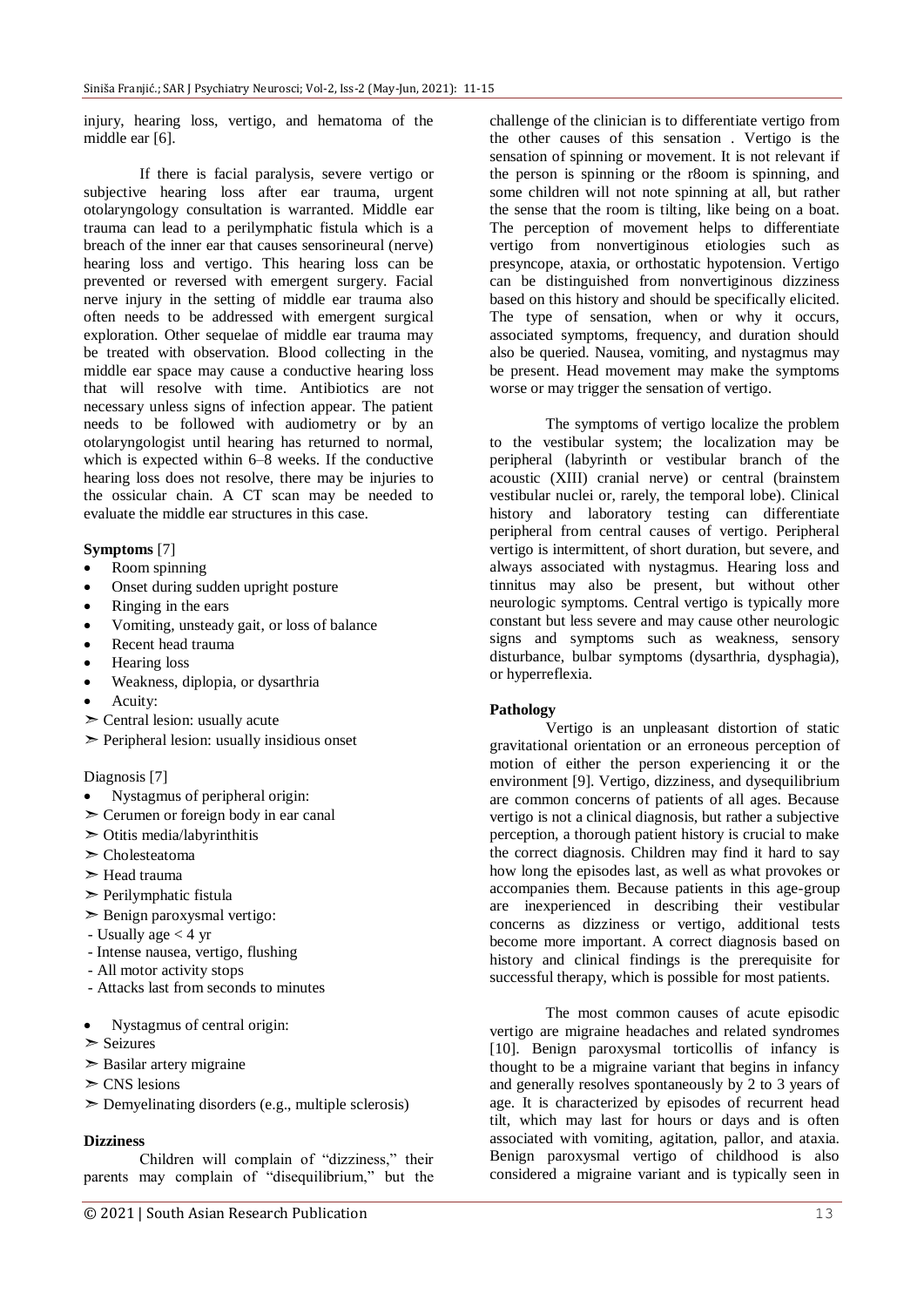children younger than 5 years. These children have the sudden onset of extreme unsteadiness and inability to stand, usually with nystagmus and sometimes with vomiting. The episodes last seconds to minutes. In many cases, the family has a history of migraine headaches, and many of these patients develop more typical migraine headaches in later life. Older children and adolescents may have episodic vertigo as a result of basilar artery migraines. Affected patients often have scintillating scotomas or visual obscuration, oral paresthesias, tinnitus, and occasionally drop attacks with or without loss of consciousness. Th ese early symptoms are commonly but not always followed by a pounding headache. Other causes of acute recurrent vertigo include seizures, perilymph fistula, and benign paroxysmal positional vertigo. Seizures that are associated with vertigo are followed by an alteration or loss of consciousness. A perilymph fistula is an abnormal connection between the inner- and middle-ear spaces. Although some fistulas are congenital, most are acquired from trauma, such as direct penetrating trauma, head trauma, or barotrauma. Flying, diving, coughing, sneezing, or any type of excessive strain or exertion may tear the oval or round window, causing a sudden onset of vertigo associated with hearing loss. Benign paroxysmal positional vertigo (BPPV), although extremely common in adults, is rare in children. BPPV is believed to be caused by otoconia (debris or ear rocks) that have been deposited in a sensitive location in the semicircular canal. Acute episodes of severe vertigo are precipitated by a change of head position and are associated with nystagmus, nausea, and vomiting. The Epley and Semont maneuvers attempt to relocate the otoconia into a less-sensitive location. Vestibular neuritis exhibits similar symptoms to BPPV and, although uncommon in children, should be considered if vertigo is preceded by a viral infection. Neither BPPV nor vestibular neuritis is associated with hearing loss.

Migraines with brain stem aura, commonly known as basilar migraines, are typically characterized by onset in adolescence and occurrence in females more frequently than males [11]. They are frequently accompanied by visual disturbances, ataxia, vertigo, nausea, vomiting, loss of consciousness, and/or drop attacks. Cranial nerve deficits can be observed. In treatment, avoid sumatriptan because it will constrict vessels in an already ischemic area. Hemiplegic migraine must be distinguished from stroke. There is a slow progression of unilateral weakness and/or sensory changes usually preceding the headache. Symptoms may last hours to days, and in recurrent attacks the alternate side may be affected. Associated symptoms include aphasia, paresthesias, and rarely seizures. Permanent deficits can result from repeated attacks. Ophthalmoplegic migraines generally have an age of onset of less than 10 years. Unilateral eye pain is followed by third nerve palsy, a dilated pupil, and downward and outward deviation of the eye. The fourth

and sixth cranial nerves are frequently involved. Ophthalmoplegia resolves in 1 to 4 weeks. Permanent third nerve injury can result from multiple attacks.

The pathology of vertigo involves spatial orientation [12]. Spatial orientation is regulated by the interaction among visual, labyrinthine, and proprioceptive systems. If any one of these systems is interrupted, the patient will report a disorder of sensation of position, spatial orientation, or motion.

The visual system interacts between the visual cortex, optic pathway, and the eyes, which are all part of the visual-spatial orientation. The labyrinthine system is made up of the otoliths and the semicircular canals. The labyrinthine system is driven by changes in the movement of the head, which causes a change in the afferent vestibular nerve impulses. When there is an alteration of input from one of these systems, a perception of motion is noted. There are also proprioceptors in the joints and muscles of the limbs that regulate the body's sense of position.

The brain regulates the sensory input from the proprioceptors in the cerebellum, brainstem, vestibular nuclei, medial longitudinal fasciculus, basal ganglia, red nuclei, cerebral cortex, and temporal and parietal lobes. Vertigo can occur when one or all of the processes of these systems are interrupted. Metabolic, toxic, vascular, neuronal, or psychogenic changes can also affect these systems and thus cause vertigo.

## **CONCLUSION**

Like any healthy person, a child has balance. Balance is enabled by many physiological processes. The brain receives signals from the visual system, so the deciphered signals are converted into impulses of the cerebral cortex. However, young children cannot always speak accurately to describe their feelings. Vertigo in childhood requires a very thorough diagnosis. This is a very sensitive population and in making the diagnosis, the age and maturation of the child must be considering. The child has difficulty describing his ailments and the disease is often not recognized. Vertigo is a very unpleasant disorder, but in many cases it can be treated.

### **REFERENCES**

- a) Mahadevan, S. V., & Garmel, G. M. (2005). An introduction to clinical emergency medicine: guide for practitioners in the emergency department. Cambridge University Press.
- b) Dunham, B. P. (2012).The Child with Imbalance" in Wetmore, R. F.; Muntz, H. R.; McGill, T. J. (eds): "Pediatric Otolaryngology - Principles and Practice Pathways, Second Edition", Thieme Medical Publishers, Inc., New York, USA, 167.
- c) Teach, S. J. (2010). Dizziness" in in Fleisher, G. R.; Ludwig, S.; Bachur, R. G.; Shaw, K. N.; Gorelick, M. H.; Ruddy, R. M. (eds): "Textbook of